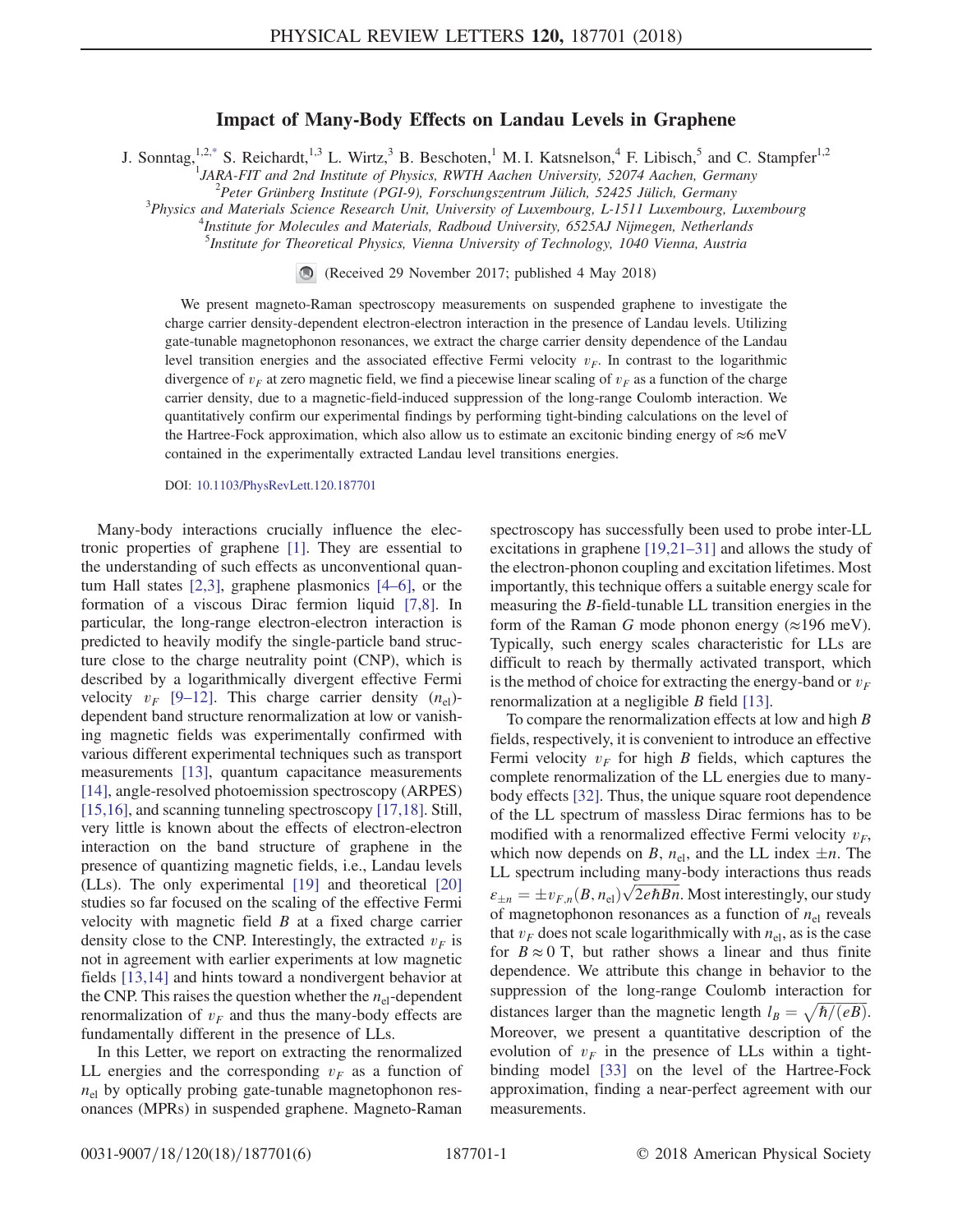For our experimental study, we use a suspended graphene device offering high carrier mobility, low intrinsic strain, low charge carrier density inhomogeneity, and electron-electron interactions that are not screened by the environment. The device consists of an exfoliated graphene flake on a  $\text{Si}/\text{SiO}_2$ substrate, contacted with  $Cr/Au$  contacts and suspended by etching away  $\approx 160$  nm of SiO<sub>2</sub>. A subsequent current annealing step [\[34\]](#page-5-1) gives rise to a carrier mobility exceeding  $400 000 \text{ cm}^2$ (Vs) and a charge inhomogeneity of less than  $n^* \approx 10^9$  cm<sup>-2</sup> (see Supplemental Material [\[35\]](#page-5-2)), which allow the observation of MPRs below 4 T [22–[30\].](#page-4-13) The Si back gate permits the tuning of the charge carrier density. For the magneto-Raman measurements, we utilize a confocal, low-temperature micro-Raman setup, which permits combined optical and transport experiments and is equipped with a superconducting magnet. We use linearly polarized laser light ( $\lambda = 532$  nm) with a power of 0.5 mW and a spot size of  $\approx$ 500 nm. The scattered light is detected by a CCD spectrometer with a grating of  $1200$  lines/mm. All measurements were performed at a temperature of 4.2 K.

To study magnetophonon resonances as a function of the charge carrier density, we vary  $n_{el} = \alpha (V_q - V_0)$  by tuning the applied gate voltage  $V_g$ , where  $V_0 = -0.2$  V accounts for the residual doping. We extract the lever arm  $\alpha =$  $3.15 \times 10^{10}$  cm<sup>-2</sup> V<sup>-1</sup> from a Landau fan measurement (see Supplemental Material [\[35\]](#page-5-2)). For each specific  $V<sub>q</sub>$ , we sweep B from 0 to 6 T while recording Raman spectra. To study the coupling of the electronic system to the Ramanactive  $E_{2q}$  mode, we extract the position  $\omega_G$  and width  $\Gamma_G$ of the Raman G peak by fitting a single Lorentzian. Their evolution as a function of the B field for different values of  $V<sub>q</sub>$  is shown in Figs. [1\(a\)](#page-1-0) and [1\(b\)](#page-1-0), respectively. We observe the resonant coupling of the Raman G mode phonon [\[22](#page-4-13)–28] to electronic transitions when its bare energy  $\varepsilon_{ph}$  =  $\hbar\omega_G(B=0\text{ T}, n_\text{el}=0\text{ cm}^{-2})\equiv\hbar\omega_0$  matches the energy of a transition between the discrete LLs. Most prominently, this coupling results in a decrease of the phonon lifetime due to the excitation of electron-hole pairs, which results in an increased width  $\Gamma_G$  of the Raman G peak at resonance. To first order in the perturbation theory, the  $E_{2q}$  phonon couples only to LL excitations with  $\Delta n = \pm 1$  [\[29,30\].](#page-4-14) We thus focus on the coupling to LL transitions whose energies are given by  $T_n = \varepsilon_{n+1} - \varepsilon_{-n}$  [see Figs. [1\(c\)](#page-1-0) and [1\(d\)](#page-1-0)]. Note that the influence of excitonic effects on  $T_n$  is neglected here and will be discussed later in this Letter. The resonance condition  $\varepsilon_{ph} = T_n$  can be expressed as

<span id="page-1-1"></span>
$$
\hbar \omega_0 = v_{F,T_n}(B_{T_n}, n_{\rm el}) \sqrt{2e\hbar B_{T_n}} (\sqrt{n+1} + \sqrt{n}), \quad (1)
$$

where we define an effective Fermi velocity  $v_{F,T_n}$  of the transition  $T_n$  via  $v_{F,T_n} \equiv T_n/[\sqrt{2e\hbar B}(\sqrt{n+1}+\sqrt{n})]$ <br>[411] By measuring  $\omega_n$  and the value of the B field at [\[41\]](#page-5-3). By measuring  $\omega_0$  and the value of the B field at which the resonance occurs,  $B_{T_n}$ , we can thus extract the

<span id="page-1-0"></span>

FIG. 1. (a), (b) Position and width of the Raman G peak as a function of the  $B$  field and gate voltage (graphs offset for clarity; compare horizontal dashed lines). Black and orange arrows highlight the T<sub>1</sub>-MPR positions for  $V_g = 0$  and 14.5 V, respectively. Dashed black curves represent our theoretical calculation [\[35\],](#page-5-2) and full black lines depict Lorentzian fits to  $\Gamma_G$  near the  $T_1$ -MPR. Inset: False-color scanning electron micrograph of the measured device. The white dot represents the laser spot, and the scale bar is  $2 \mu$ m. (c) Illustration of the LL transition energies and density of states near  $E_F$ . (d) Full lines: LL transition energies for  $v_F = 1.35 \times 10^6$  m/s. Dashed line: Phonon energy at  $B = 0$  T.

effective Fermi velocity  $v_{F,T_n}(B = B_{T_n}, n_{el})$ . The experimentally determined  $v_{F,T_n}$  evidently contains all corrections from electron-electron interactions. Hence, the position of the MPR provides a direct probe of the renormalized transition energy, parametrized by  $v_{F,T_n}$ . In<br>particular, we are able to probe the charge carrier density particular, we are able to probe the charge carrier density dependence of  $v_{F,T_n}$  by varying  $V_q$ .

In the following, we focus on the charge carrier density dependence of the  $T_1$  transition [28–[30\],](#page-4-15) which gives rise to a resonance at  $B_{T_1} \approx 3$  T [Figs. [1\(a\)](#page-1-0) and [1\(b\)](#page-1-0)]. Increasing  $|n_{el}|$  leads both to an increase of  $B_{T_1}$  [compare black and red arrows in Figs.  $1(a)$  and  $1(b)$ ] and to a decrease of the strength of the  $T_1$ -MPR, which we define as the maximum value of  $\Gamma_G$  at the resonance  $B_{T_1}$ ,  $\Gamma_{G,T_1}^{\text{max}}$ . For a more quantitative analysis, we fit single Lorentzians to  $\Gamma_G$ <br>(Fig. 1(b)] as a function of *B* around the *T*. MPP to obtain [Fig. [1\(b\)\]](#page-1-0) as a function of B around the  $T_1$ -MPR to obtain  $\Gamma_{G,T_1}^{\text{max}}$  and  $B_{T_1}$  [see Figs. [2\(a\)](#page-2-0) and [2\(b\)\]](#page-2-0). The observed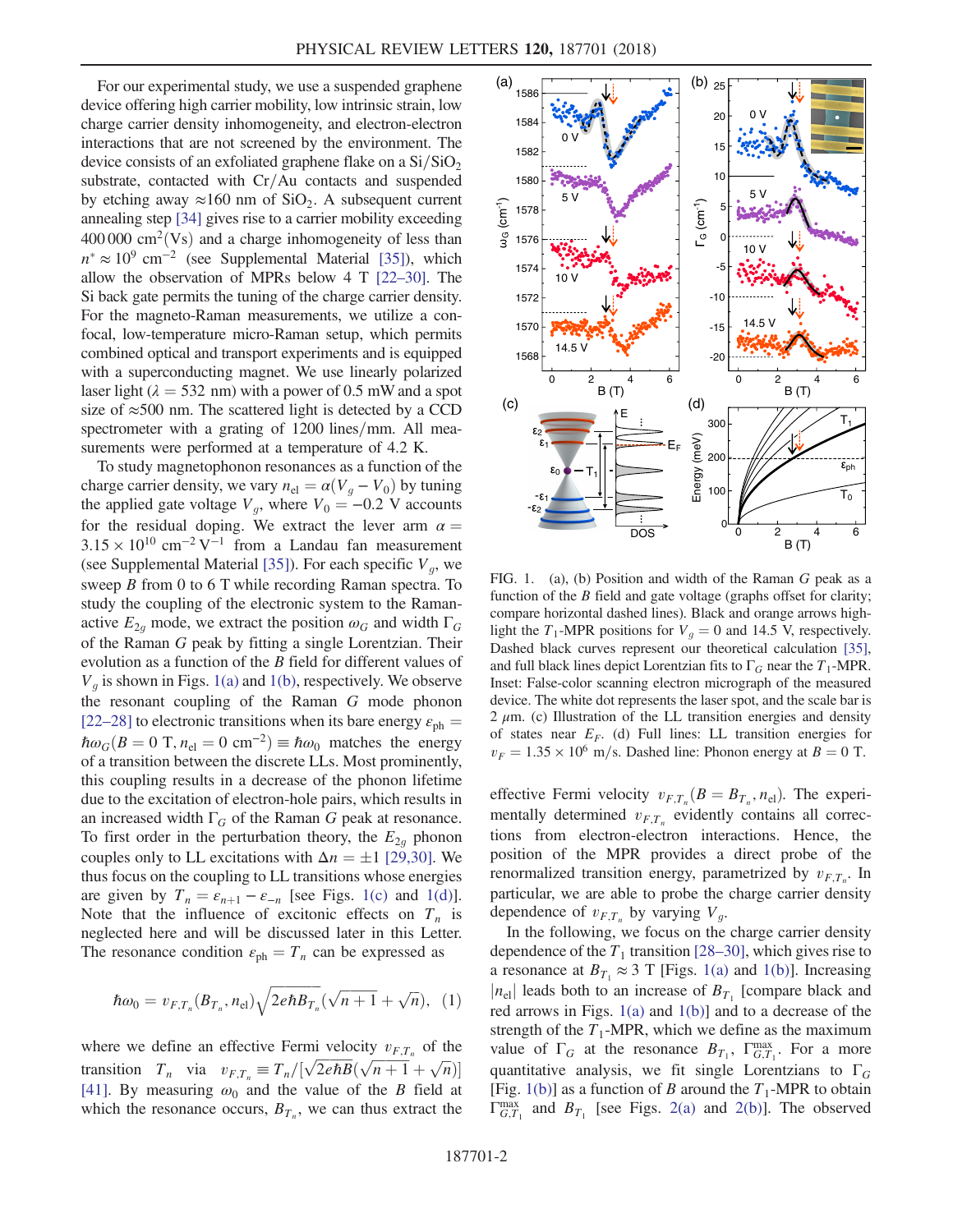<span id="page-2-0"></span>

FIG. 2. (a) G peak width at the  $T_1$ -MPR and (b) position of the  $T_1$ -MPR as a function of  $n_{el}$ . Blue line: Theoretical calculation [\[35\]](#page-5-2) with the average parameters from all measurements. Upper axis: Filling factor  $\nu = n_{el}h/(eB)$  at  $B = 3$  T.

behavior of  $\Gamma_{G,T_1}^{\text{max}}$  with  $n_{el}$  can be understood in terms of the increasing  $\epsilon$ . increasing filling of different LLs and the resulting Pauli blocking. For small  $|n_{el}|$ , the Fermi energy stays within the zeroth LL and, hence,  $\Gamma_{G,T_1}^{\text{max}}$  remains constant, as the  $T_1$ <br>transition involves only the transitions  $1 \times 12$  and transition involves only the transitions  $-1 \rightarrow +2$  and  $-2 \rightarrow +1$ . For higher values of  $|n_{el}|$ , the states belonging to the first LL are filled, and more and more of the degenerate LL transitions become blocked. The decrease of  $\Gamma_{G,T_1}^{\text{max}}$  with  $|n_{\text{el}}|$  is in good agreement with the theoretical<br>production [blue line in Fig. 2(a)) also age Sunplemental prediction [blue line in Fig. [2\(a\)](#page-2-0); also see Supplemental Material [\[35\]](#page-5-2)], while the linear scaling results from the linear filling of the LLs with  $n_{el}$ .

Next, we analyze the charge carrier density dependence of the position  $B_{T_1}$  of the  $T_1$ -MPR [see Fig. [2\(b\)](#page-2-0)]. According to Eq. [\(1\),](#page-1-1)  $B_{T_1}$  depends only on the value of the phonon frequency  $\omega_0$  and on  $v_{F,T_1}$ . We rule out changes of  $\omega_0$  due to tensile strain from electrostatically pulling the graphene flake as the origin of the observed shift in  $B_{T_1}$ , since the observed variation of  $\omega_0$  is negligible (less than 2 cm<sup>-1</sup>; see Supplemental Material [\[35\]\)](#page-5-2). Furthermore, tensile strain would *soften*  $\omega_0$ ; i.e., it would lead to a *decrease* of  $B_T$ , with increasing  $n_{el}$ . Thus, the shift of  $B_T$ . can be caused only by a change of the LL excitation energies, as described by an  $n_{el}$ -dependent effective Fermi velocity  $v_{F,T_1}$ . For a quantitative analysis of  $v_{F,T_1}(n_{el})$ , we employ Eq. (1) and the extracted B, to calculate  $v_{F,T_2}$ employ Eq. [\(1\)](#page-1-1) and the extracted  $B_{T_1}$  to calculate  $v_F$  as a function of  $n_{el}$  (see Fig. [3](#page-2-1)). We obtain an effective Fermi velocity ranging from  $v_{F,T_1} \approx 1.36 \times 10^6$  m/s close to the charge neutrality point to  $v_{F,T_1} \approx 1.24 \times 10^6$  m/s at  $|n_{\text{el}}| = 0.4 \times 10^{12} \text{ cm}^{-2}$ . Most interestingly, we do not observe a logarithmically divergent behavior close to the CNP, as is the case in the low  $B$  field regime (see the inset in Fig. [3\)](#page-2-1) [\[13,14\]](#page-4-6). Instead, we find a finite, linear decrease of  $v_{F,T_1}$  as a function of  $|n_{el}|$ . We attribute this linear behavior to the degeneracy of the states within one LL. Because of the degeneracy, the contribution of a certain LL to the

<span id="page-2-1"></span>

FIG. 3. Effective Fermi velocity as a function of  $n_{el}$ . Solid (dashed) line: Calculation without (with) considering the excitonic binding energy. Gray-shaded area: Uncertainty due to B-field-dependent renormalization [\[19,42\]](#page-4-10). Upper axis: Filling factor  $\nu$  at  $B = 3$  T. Inset:  $v_F$  in the presence of LLs (black dots and lines as in main panel) and at a low B field (blue dots from Ref. [\[13\],](#page-4-6) purple squares from SdHO measurements on our device). Blue line: Theoretical expectation at low B field. Illustrations: Renormalization of the band structure with  $n<sub>el</sub>$  at a low (left) and high (right)  $B$  field.

renormalization of  $v_{F,T_1}$  effectively equals the sum of the contributions of all its states weighted by the filling of the LL. Since the partial filling factor scales linearly with  $n_{el}$ , so does the renormalization of  $v_{FT_1}$ , as long as  $n_{el}$  is varied in a range for which the Fermi level  $E_F$  stays within a single LL. When  $E_F$  enters a different LL, the slope of  $v_{F,T_1}$  changes as the contribution of a different LL is now added.

We confirm this qualitative argument and the experimental observation by quantitative calculations on the level of the Hartree-Fock approximation (HFA) within a tightbinding model [\[33\]](#page-5-0) (see Supplemental Material [\[35\]](#page-5-2)). In the HFA, the single-particle LL energies are renormalized by contributions from all occupied states via the direct Coulomb (Hartree term) and exchange interactions (Fock term):  $\varepsilon_n(B, n_{\text{el}}) = \varepsilon_n^0(B) + \Sigma_n^{\text{HF}}(B, n_{\text{el}})$ , where  $\varepsilon_n^0$  denotes the bare II energies and the bare LL energies and

$$
\Sigma_n^{\text{HF}}(B, n_{\text{el}}) = \frac{1}{N_m} \sum_m \Sigma_{n,m}^{\text{HF}}(B, n_{\text{el}})
$$
  
= 
$$
\frac{1}{N_m} \sum_m \sum_{n',m'} \bar{\nu}_{n'}(B, n_{\text{el}})
$$
  

$$
\times \left(2v_{(n,m)}^{\text{Hatt.}}(B) - v_{(n,m)}^{\text{Fock.}}(B)\right)
$$
 (2)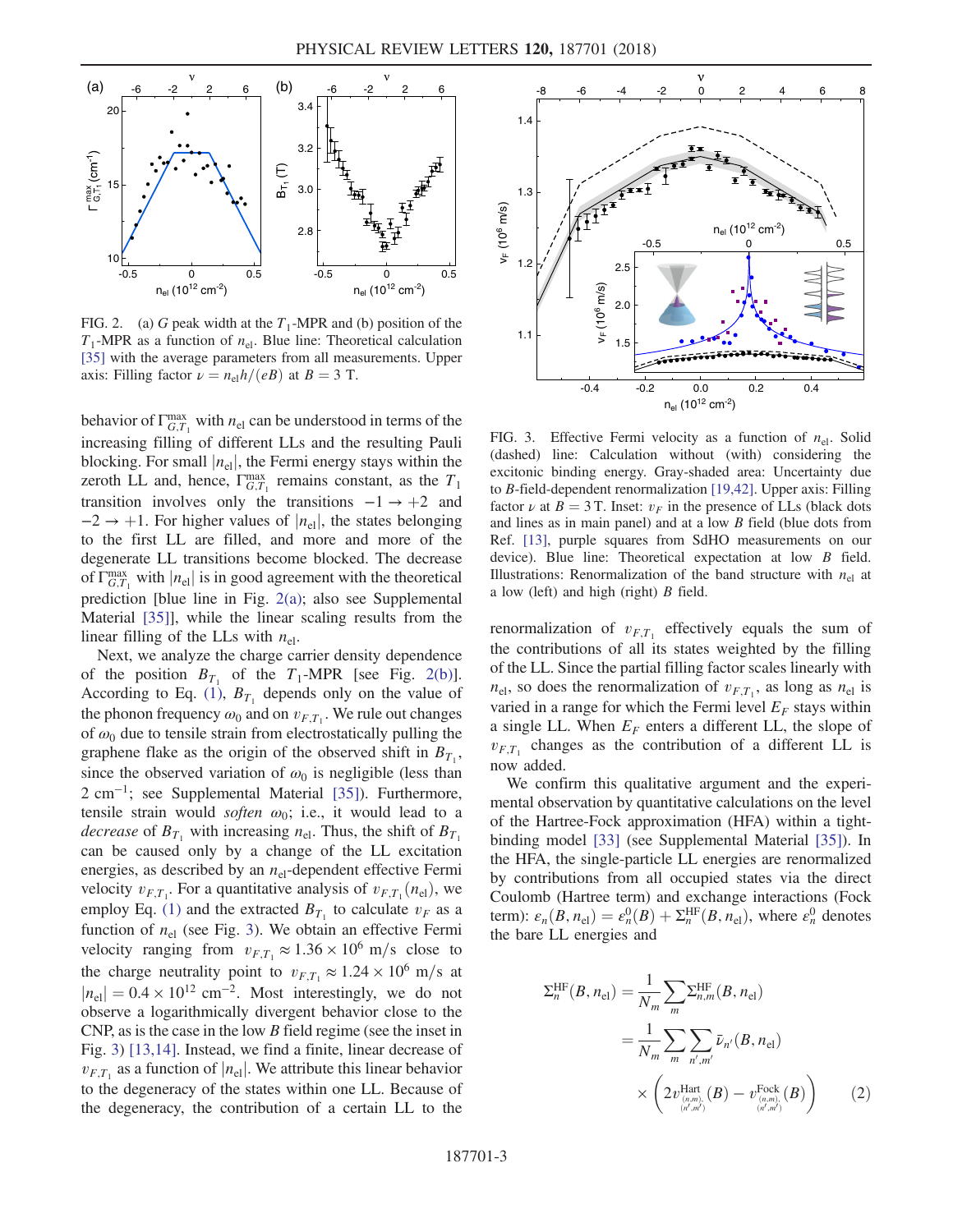is the self-energy of LL *n*, averaged over all  $N_m$  degenerate states, labeled by the quantum number  $m$  [43], and states, labeled by the quantum number  $m$  [\[43\]](#page-5-4), and<br> $\mathbb{R}^{\text{Hart, Fock}}$  (*B*) represent the direct Coulomb and avalance  $v_{(n,m),(n',m')}^{\text{Hart},\text{Fock}}(B)$  represent the direct Coulomb and exchange matrix elements, respectively, between the LL states  $|n, m\rangle$ and  $|n', m'\rangle$ . Finally,  $\bar{\nu}_n(B, n_{\text{el}}) = n_{\text{el}}h/(4eB) - n + 1/2$ <br>denotes the partial filling factor of LL n, which is set to denotes the partial filling factor of  $LL$  *n*, which is set to 0 (1) for  $\bar{\nu}_n < 0$  (>1) and equals the occupancy of LL *n*. Including the Hartree-Fock correction, the  $T_n$ -transition energy reads

<span id="page-3-0"></span>
$$
T_n(B, n_{\rm el}) = \varepsilon_{n+1}^0 - \varepsilon_{-n}^0 + \Sigma_{n+1}^{\rm HF} - \Sigma_{-n}^{\rm HF}.
$$
 (3)

To account for the intrinsic screening of the graphene sheet, we use an effective dielectric constant of  $\epsilon = 3.1$  to screen all Coulomb matrix elements by an additional factor of  $1/\epsilon$ , in agreement with earlier work [\[13\].](#page-4-6) Expressing  $T_n(B, n_{el})$ in terms of the effective Fermi velocity  $v_{FT}$  [compare Eq. [\(1\)\]](#page-1-1), Eq. [\(3\)](#page-3-0) implies

$$
v_{F,T_n}(n_{\rm el}) = v_{F,T_n}(n_{\rm el}^0) + \frac{\Delta \Sigma_{n+1}^{\rm HF}(n_{\rm el}) - \Delta \Sigma_{-n}^{\rm HF}(n_{\rm el})}{\sqrt{2e\hbar B_{T_n}}(\sqrt{n+1} + \sqrt{n})}, \quad (4)
$$

where  $\Delta \Sigma_n^{\text{HF}}(n_{\text{el}}) = \Sigma_n^{\text{HF}}(n_{\text{el}}) - \Sigma_n^{\text{HF}}(n_{\text{el}}^0)$  denotes the difference in self-energies and  $n_{el}^0 = 0$  cm<sup>-2</sup>. Note that, in this difference all contributions from states outside the energy difference, all contributions from states outside the energy window defined by  $n_{el}^{0}$  and  $n_{el}$  drop out for a constant B field as their occupancies do not change. This applies in field, as their occupancies do not change. This applies, in particular, to contributions from states deep inside the valence band, beyond the UV cutoff in renormalization group approaches [\[9,10,13\].](#page-4-5) These states influence only the overall scale of  $v_F$ , represented by  $v_{F,T_1}(n_{\text{el}}^0)$ . We exper-<br>imaginally autrest  $v_F(n_{\text{el}}^0) = 1.35 \times 10^6$  m/s and use it as imentally extract  $v_{F,T_1}(n_{\text{el}}^0) = 1.35 \times 10^6$  m/s and use it as input for our calculation. As seen in Fig. [3,](#page-2-1) our calculation predicts a piecewise-linear  $v_F(n_{el})$ , which is in excellent agreement with our experimental results [\[42\]](#page-5-5) and very recent theoretical work [\[44\]](#page-5-6).

In order to compare  $v_{F,T_1}$  with measurements of  $v_F$  at low B fields extracted by transport experiments [\[13,14\],](#page-4-6) it is important to discuss the so far neglected excitonic effects in our MPR analysis. As we probe electron-hole pair excitations, the experimentally extracted LL transition energies  $T_n = \varepsilon_{n+1} - \varepsilon_{-n} + \varepsilon_{n+1,-n}^{\text{bind}}$  include a (negative)<br>binding approximately algebras help again shind binding energy of the electron-hole pair  $\epsilon_{n+1,-n}^{\text{bind}}$ . Consequently, our experimentally extracted  $v_{F,T_1}(n_{el}^0)$ already contains an excitonic component of  $\delta v_{F,T_1}^{\text{bind}} =$  $\varepsilon_{2,-1}^{\text{bind}}/[\sqrt{2e\hbar B}(\sqrt{2}+1)]$  [compare Eq. [\(1\)\]](#page-1-1). To correct<br>for the excitonic effects and thus permit a sensible for the excitonic effects and thus permit a sensible comparison to the  $v_F$  extracted from transport measurements, we estimate  $\varepsilon_{n+1,-n}^{\text{bind}}$  by approximating it as the difference of the direct and exchange Coulomb metrix difference of the direct and exchange Coulomb matrix elements, averaged over all possible pairs of degenerate LL states:

$$
\varepsilon_{n+1,-n}^{\text{bind}} = 1/N_m^2 \sum_{m,m'} \left( v_{\frac{(n+1,m)}{(n,m')}}^{\text{Hart}} - v_{\frac{(n+1,m)}{(n,m')}}^{\text{Fock}} \right). \tag{5}
$$

The numerical evaluation of this expression yields an  $n_{\text{el}}$ -independent estimate of  $\varepsilon_{2,-1}^{\text{bind}} \approx -6 \text{ meV}$ , when includ-<br>ing the expensive fector of  $1/\varepsilon$ . When expressive  $x_i$  for ing the screening factor of  $1/\epsilon$ . When correcting  $v_{F,T_1}$  for  $\delta v_{F,T_1}^{\text{bind}}$ , we obtain values for the effective Fermi velocity<br>without any excitonic effects, as shown as the black deshed without any excitonic effects, as shown as the black dashed line in Fig. [3](#page-2-1).

The inset in Fig. [3](#page-2-1) shows a comparison of  $v_F$  for low magnetic fields  $(B < 0.5$  T) and in the presence of LLs ( $\approx$ 3 T). The purple squares represent  $v_F(n_{\rm el})$  at low B fields, extracted from temperature-dependent Shubnikov–de Haas oscillation (SdHO) measurements (see Supplemental Material [\[35\]](#page-5-2)) taken on the same device used for our MPR study. They are in good agreement with the logarithmic behavior of  $v_F$  at low B fields reported by Elias *et al.* [\[13\]](#page-4-6) (blue dots and line). Most interestingly, there is a striking difference in the  $n_{el}$  dependence between  $v_F$  extracted at low B fields from transport experiments and  $v_{F,T_1}$  determined at high B fields from our optical measurements. Note that the magneto-Raman measurements always probe  $v_F$  away from the Dirac point at approximately half the phonon energy  $(\approx 100 \text{ meV})$ , while transport experiments extract the band slope at the Fermi surface. However, previous ARPES [\[16\]](#page-4-16) and scanning tunneling spectroscopy [\[17\]](#page-4-9) studies established that the renormalized bands remain linear within an energy window around the CNP of at least 200 meV (see the left schematic in the inset in Fig. [3\)](#page-2-1). As we both probe  $v_F$  and tune the Fermi energy within this energy window, the exact energy at which  $v_F$  is probed is irrelevant. Consequently, it is justified to compare our results to the ones from transport measurements at low B fields. Since the excitonic correction cannot account for the change in effective Fermi velocities, we conclude that the difference in  $v_F$  is not due to the way in which  $v_F$  is determined but rather due to the difference in electron-electron interaction at low B fields and in the presence of LLs. At low B fields, the selfenergy correction to  $v_F$  diverges due to the long-range behavior of the Coulomb interaction and the delocalized nature of the Dirac electrons at the  $K$  point. By contrast, high magnetic fields exponentially localize the electronic wave functions once LLs are present, with a decay constant on the order of the magnetic length  $l_B$  (see Supplemental Material [\[35\]\)](#page-5-2). As a result, the long-range divergence is eliminated.

In conclusion, we studied the charge carrier density dependence of the effective Fermi velocity in the presence of LLs by studying magnetophonon resonances. In contrast to the logarithmic renormalization of  $v_F$  at low magnetic fields, we find that  $v_F$  remains finite in the LL regime. While the suppression of the divergence of the exchange self-energy can be traced back to the confinement of the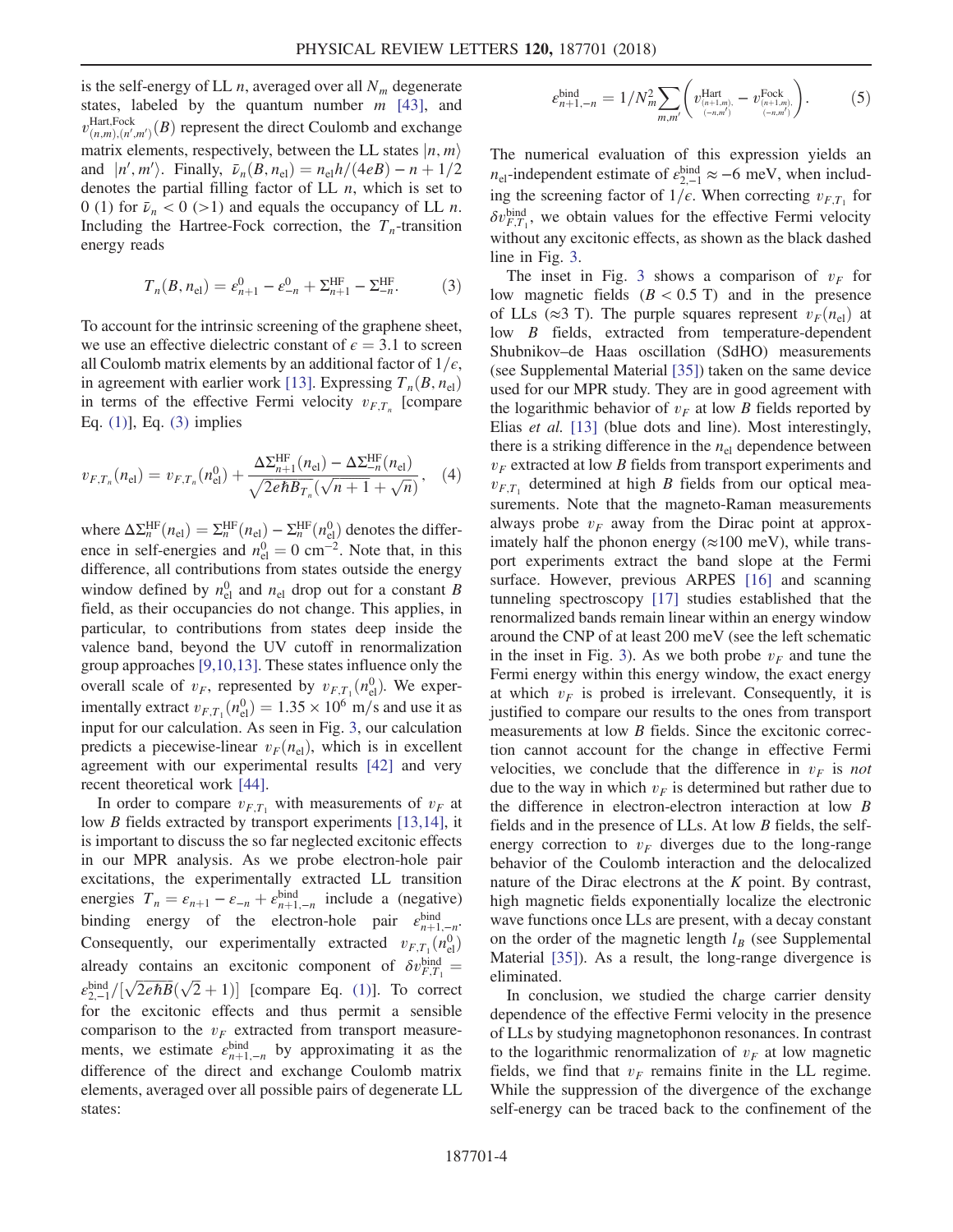electron wave function in a magnetic field, the observed linear scaling of  $v_F$  with  $n_{el}$  can be attributed to the degeneracy of the LLs. Tight-binding calculations quantitatively verify our experimental findings, confirming that electron-electron interactions can indeed change dramatically for different magnetic field regimes. The general insight into the influence of many-body effects on electronic excitation in strong magnetic fields gained from our findings makes them also applicable to the study of other low-dimensional materials and can be of great value for the effective tuning of material properties.

We thank C. Neumann, E. Andrei, and F. Guinea for helpful discussions and M. Goldsche for help with sample fabrication. Support by the (EU)European Research Council (Grant No. 280140), the Helmholtz Nano Facility [\[45\]](#page-5-7), the Deutsche Forschungsgesellschaft, and the European Union's Horizon 2020 program under Grant Agreement No. 696656 (Graphene Flagship) are gratefully acknowledged. S. R. and L. W. acknowledge financial support by the National Research Fund (FNR) Luxembourg (projects RAMGRASEA and TMD-nano: INTER/ANR/13/20/NANOTMD). F. L. acknowledges financial support by the FWF (SFB-F41 ViCoM) and numerical support by the Vienna Scientific Cluster (VSC).

<span id="page-4-0"></span>[\\*](#page-0-0) sonntag@physik.rwth-aachen.de

- <span id="page-4-1"></span>[1] V. N. Kotov, B. Uchoa, V. M. Pereira, F. Guinea, and A. H. Castro Neto, [Rev. Mod. Phys.](https://doi.org/10.1103/RevModPhys.84.1067) 84, 1067 (2012).
- <span id="page-4-2"></span>[2] C. Dean, A. Young, P. Cadden-zimansky, L. Wang, H. Ren, K. Watanabe, T. Taniguchi, P. Kim, J. Hone, and K. Shepard, Nat. Phys. 7[, 693 \(2011\).](https://doi.org/10.1038/nphys2007)
- [3] A. Young, C. Dean, L. Wang, H. Ren, P. Cadden-Zimansky, K. Watanabe, T. Taniguchi, J. Hone, K. Shepard, and P. Kim, Nat. Phys. 8[, 550 \(2012\).](https://doi.org/10.1038/nphys2307)
- <span id="page-4-3"></span>[4] A. N. Grigorenko, M. Polini, and K. S. Novoselov, [Nat.](https://doi.org/10.1038/nphoton.2012.262) Photonics 6[, 749 \(2012\).](https://doi.org/10.1038/nphoton.2012.262)
- [5] M. B. Lundeberg, Y. Gao, R. Asgari, C. Tan, B. Van Duppen, M. Autore, P. Alonso-González, A. Woessner, K. Watanabe, T. Taniguchi, R. Hillenbrand, J. Hone, M. Polini, and F. H. L. Koppens, Science 357[, 187 \(2017\).](https://doi.org/10.1126/science.aan2735)
- [6] D. N. Basov, M. M. Fogler, and F. J. García de Abajo, Science 354[, aag1992 \(2016\).](https://doi.org/10.1126/science.aag1992)
- <span id="page-4-4"></span>[7] D. Bandurin, I. Torre, R. K. Kumar, M. B. Shalom, A. Tomadin, A. Principi, G. Auton, E. Khestanova, K. Novoselov, I. Grigorieva, L. Ponomarenko, A. Geim, and M. Polini, Science 351[, 1055 \(2016\)](https://doi.org/10.1126/science.aad0201).
- [8] J. Crossno, J. K. Shi, K. Wang, X. Liu, A. Harzheim, A. Lucas, S. Sachdev, P. Kim, T. Taniguchi, K. Watanabe, T. A. Ohki, and K. C. Fong, Science 351[, 1058 \(2016\).](https://doi.org/10.1126/science.aad0343)
- <span id="page-4-5"></span>[9] J. González, F. Guinea, and M. Vozmediano, [Nucl. Phys.](https://doi.org/10.1016/0550-3213(94)90410-3) B424[, 595 \(1994\).](https://doi.org/10.1016/0550-3213(94)90410-3)
- [10] J. González, F. Guinea, and M. A. H. Vozmediano, [Phys.](https://doi.org/10.1103/PhysRevB.59.R2474) Rev. B 59[, R2474 \(1999\).](https://doi.org/10.1103/PhysRevB.59.R2474)
- [11] T. Stauber, P. Parida, M. Trushin, M. V. Ulybyshev, D. L. Boyda, and J. Schliemann, [Phys. Rev. Lett.](https://doi.org/10.1103/PhysRevLett.118.266801) 118, 266801 [\(2017\).](https://doi.org/10.1103/PhysRevLett.118.266801)
- [12] S. Das Sarma and E. H. Hwang, [Phys. Rev. B](https://doi.org/10.1103/PhysRevB.87.045425) 87, 045425 [\(2013\).](https://doi.org/10.1103/PhysRevB.87.045425)
- <span id="page-4-6"></span>[13] D. Elias, R. Gorbachev, A. Mayorov, S. Morozov, A. Zhukov, P. Blake, L. P. I. Grigorieva, K. Novoselov, F. Guinea, and A. Geim, Nat. Phys. 7[, 701 \(2011\)](https://doi.org/10.1038/nphys2049).
- <span id="page-4-7"></span>[14] G. Yu, R. Jalil, B. Belle, A. S. Mayorov, P. Blake, F. Schedin, S. V. Morozov, L. A. Ponomarenko, F. Chiappini, S. Wiedmann, U. Zeitler, M. Katsnelson, A. Geim, K. Novoselov, and D. Elias, [Proc. Natl. Acad. Sci. U.S.A.](https://doi.org/10.1073/pnas.1300599110) 110, [3282 \(2013\)](https://doi.org/10.1073/pnas.1300599110).
- <span id="page-4-8"></span>[15] A. Bostwick, F. Speck, T. Seyller, K. Horn, M. Polini, R. Asgari, A. H. MacDonald, and E. Rotenberg, [Science](https://doi.org/10.1126/science.1186489) 328, [999 \(2010\)](https://doi.org/10.1126/science.1186489).
- <span id="page-4-16"></span>[16] D. A. Siegel, C.-H. Park, C. Hwang, J. Deslippe, A. V. Fedorov, S. G. Louie, and A. Lanzara, [Proc. Natl. Acad.](https://doi.org/10.1073/pnas.1100242108) Sci. U.S.A. 108[, 11365 \(2011\)](https://doi.org/10.1073/pnas.1100242108).
- <span id="page-4-9"></span>[17] J. Chae, S. Jung, A. F. Young, C. R. Dean, L. Wang, Y. Gao, K. Watanabe, T. Taniguchi, J. Hone, K. L. Shepard, P. Kim, N. B. Zhitenev, and J. A. Stroscio, [Phys. Rev. Lett.](https://doi.org/10.1103/PhysRevLett.109.116802) 109, [116802 \(2012\).](https://doi.org/10.1103/PhysRevLett.109.116802)
- <span id="page-4-10"></span>[18] A. Luican, G. Li, and E. Y. Andrei, *[Phys. Rev. B](https://doi.org/10.1103/PhysRevB.83.041405)* **83**, 041405 [\(2011\).](https://doi.org/10.1103/PhysRevB.83.041405)
- [19] C. Faugeras, S. Berciaud, P. Leszczynski, Y. Henni, K. Nogajewski, M. Orlita, T. Taniguchi, K. Watanabe, C. Forsythe, P. Kim, R. Jalil, A. K. Geim, D. M. Basko, and M. Potemski, Phys. Rev. Lett. 114[, 126804 \(2015\).](https://doi.org/10.1103/PhysRevLett.114.126804)
- <span id="page-4-11"></span>[20] A. A. Sokolik, A. D. Zabolotskiy, and Y. E. Lozovik, [Phys.](https://doi.org/10.1103/PhysRevB.95.125402) Rev. B 95[, 125402 \(2017\).](https://doi.org/10.1103/PhysRevB.95.125402)
- [21] C. Faugeras, P. Kossacki, A. Nicolet, M. Orlita, M. Potemski, A. Mahmood, and D. Basko, [New J. Phys.](https://doi.org/10.1088/1367-2630/14/9/095007) 14, [095007 \(2012\).](https://doi.org/10.1088/1367-2630/14/9/095007)
- <span id="page-4-13"></span>[22] C. Neumann, D. Halpaap, S. Reichardt, L. Banszerus, M. Schmitz, K. Watanabe, T. Taniguchi, B. Beschoten, and C. Stampfer, [Appl. Phys. Lett.](https://doi.org/10.1063/1.4936995) 107, 233105 (2015).
- [23] J. Yan, S. Goler, T. D. Rhone, M. Han, R. He, P. Kim, V. Pellegrini, and A. Pinczuk, [Phys. Rev. Lett.](https://doi.org/10.1103/PhysRevLett.105.227401) 105, 227401 [\(2010\).](https://doi.org/10.1103/PhysRevLett.105.227401)
- [24] C. Faugeras, M. Amado, P. Kossacki, M. Orlita, M. Kühne, A. A. L. Nicolet, Y. I. Latyshev, and M. Potemski, [Phys.](https://doi.org/10.1103/PhysRevLett.107.036807) Rev. Lett. 107[, 036807 \(2011\).](https://doi.org/10.1103/PhysRevLett.107.036807)
- [25] S. Goler, J. Yan, V. Pellegrini, and A. Pinczuk, [Solid State](https://doi.org/10.1016/j.ssc.2012.04.020) Commun. 152[, 1289 \(2012\)](https://doi.org/10.1016/j.ssc.2012.04.020).
- [26] C. Faugeras, M. Amado, P. Kossacki, M. Orlita, M. Sprinkle, C. Berger, W. A. de Heer, and M. Potemski, [Phys.](https://doi.org/10.1103/PhysRevLett.103.186803) Rev. Lett. 103[, 186803 \(2009\).](https://doi.org/10.1103/PhysRevLett.103.186803)
- <span id="page-4-15"></span>[27] X. Shen, C. Qiu, B. Cao, C. Cong, W. Yang, H. Wang, and T. Yu, Nano Res. 8[, 1139 \(2015\)](https://doi.org/10.1007/s12274-014-0594-9).
- <span id="page-4-14"></span>[28] C. Neumann, S. Reichardt, M. Drögeler, B. Terrés, K. Watanabe, T. Taniguchi, B. Beschoten, S. V. Rotkin, and C. Stampfer, Nano Lett. 15[, 1547 \(2015\).](https://doi.org/10.1021/nl5038825)
- [29] T. Ando, [J. Phys. Soc. Jpn.](https://doi.org/10.1143/JPSJ.76.024712) 76, 024712 (2007).
- [30] M. O. Goerbig, J.-N. Fuchs, K. Kechedzhi, and V. I. Fal'ko, Phys. Rev. Lett. 99[, 087402 \(2007\)](https://doi.org/10.1103/PhysRevLett.99.087402).
- <span id="page-4-12"></span>[31] C. Faugeras, M. Orlita, and M. Potemski, [J. Raman](https://doi.org/10.1002/jrs.5213) Spectrosc. 49[, 146 \(2018\).](https://doi.org/10.1002/jrs.5213)
- [32] Note that in this context the effective Fermi velocity  $v_F =$  $v_{F,n}(B, n_{el})$  is no longer linked to its definition as the slope of the energy bands but rather directly describes the renormalization of the LL energies.